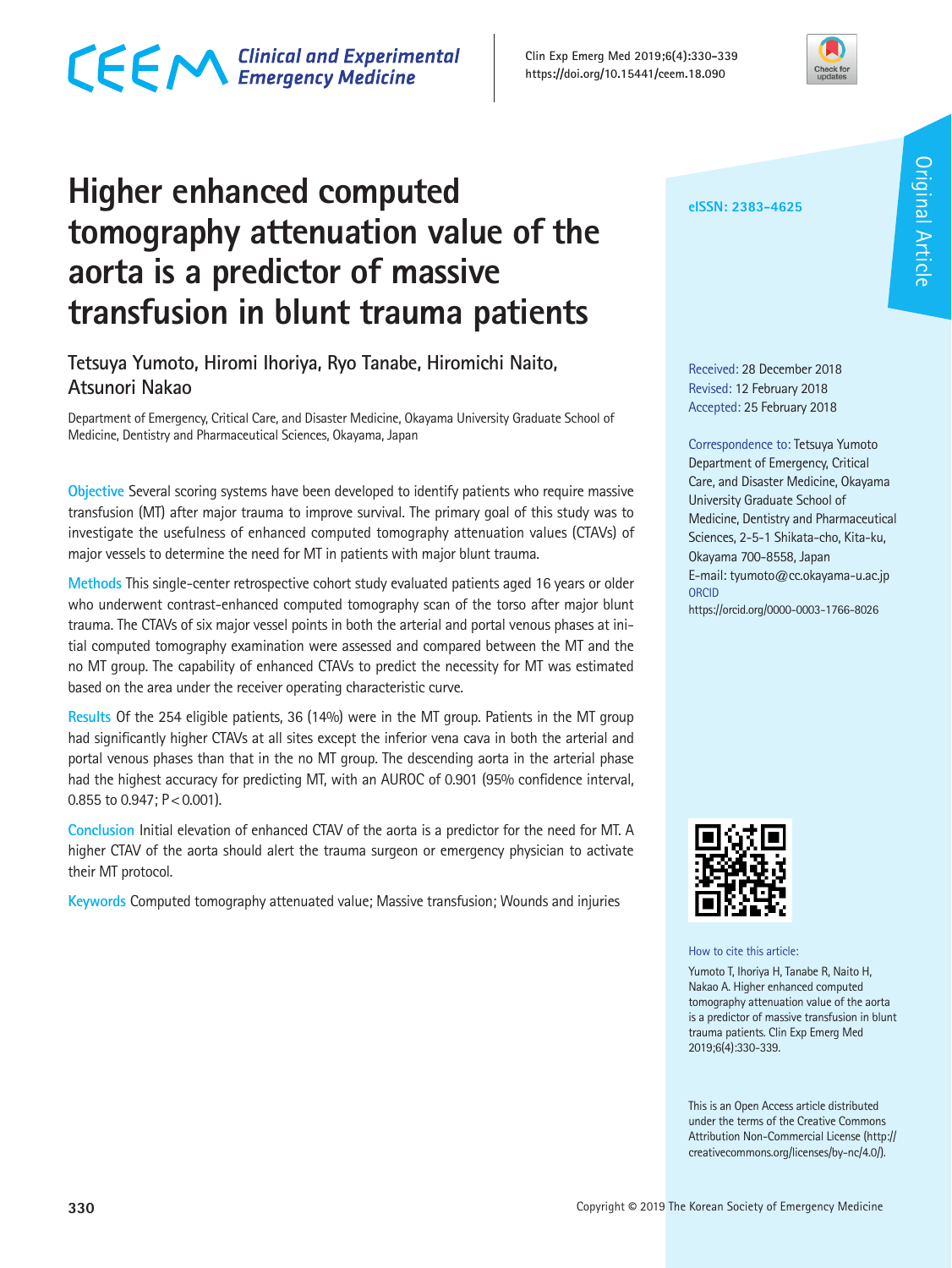#### **Capsule Summary**

#### **What is already known**

*Several scoring systems have been developed to predict the need for massive transfusion (MT) in severely injured trauma patients. Although whole-body computed tomography scanning in trauma patients is common, the significance of enhanced computed tomography attenuation values (CTAVs) of major vessels to predict the need for MT has not been elucidated.*

#### **What is new in the current study**

*In this study, we found a strong association between initial enhanced CTAV of the aorta and the necessity for MT in major blunt trauma patients. A simple measurement of CTAV of the ascending or descending aorta in the arterial phase, which had the highest interobserver agreement and accuracy, could predict the MT requirement.*

#### **INTRODUCTION**

Major hemorrhage remains a leading cause of early death after severe trauma.<sup>1</sup> In addition to immediate identification of bleeding sources and the appropriate hemostatic intervention, early transfusion can prevent the development of acute traumatic coagulopathy and improve survival. $2-5$  Delayed recognition and control of active hemorrhage is among the major causes of preventable death from trauma.<sup>6</sup>

Several scoring systems have been developed to predict the need for massive transfusion (MT) in severely injured trauma patients. These systems incorporate several clinical parameters including age, vital signs, laboratory data, and ultrasound or pelvic X-ray findings.7-12 As whole-body computed tomography (CT) scanning in severely injured trauma patients has been shown to yield beneficial outcomes and is commonly performed in current trauma practice, specific CT findings may be helpful in determining the need for MT. The inferior vena cava (IVC) diameter on the initial CT image has been reported to be a potential predictor of mortality or the necessity for MT.<sup>2,13-15</sup>

Although decreased pancreatic perfusion in the early phase and delayed pancreatic enhancement in the late phase have been shown to be associated with hypovolemic shock, the significance of enhanced computed tomography attenuation values (CTAVs) of major vessels has not been elucidated.16 Therefore, this study aimed to investigate the usefulness of enhanced CTAV of major vessels as a predictor of MT in patients with major blunt trauma. We hypothesized that the enhanced CTAV of major vessels such as the aorta would be higher in patients requiring MT due to lower cardiac output.

#### **METHODS**

#### **Study design and participants**

This single-center retrospective study reviewed the trauma registry and medical records of consecutive trauma patients admitted to our tertiary hospital between April 2014 and March 2018. Patients younger than 16 years old and those with cardiac arrest on arrival, penetrating mechanism of injury, Injury Severity Score of less than 9, and those who had not undergone contrast-enhanced CT scans of the torso were excluded. Patients who had been administered contrast material intravenously through the lower extremity were also excluded. This study was approved by the ethics committee of Okayama University Hospital (1807-015). The requirement for written informed consent was waived due to the retrospective nature of the study.

#### **Patient management**

In our hospital, whole-body CT scanning, including native CT examination of the head, neck, and torso (i.e., chest, abdomen, and pelvis), is performed during the initial evaluation of blunt torso trauma patients, regardless of hemodynamic status. This is followed by enhanced CT scanning of the torso in hemodynamically unstable patients and those with high-energy trauma. After bleeding sources are identified and the hemorrhage is successfully controlled via surgical and/or catheter intervention, the necessity for MT is determined based on clinical judgment. Patients who are identified to need MT received transfusions of red blood cells (RBCs), fresh frozen plasma, and platelet concentrates at a 1:1:1 ratio as soon as possible.

#### **CT examination protocol**

CT imaging was performed using an Aquilion 64-row multi-slice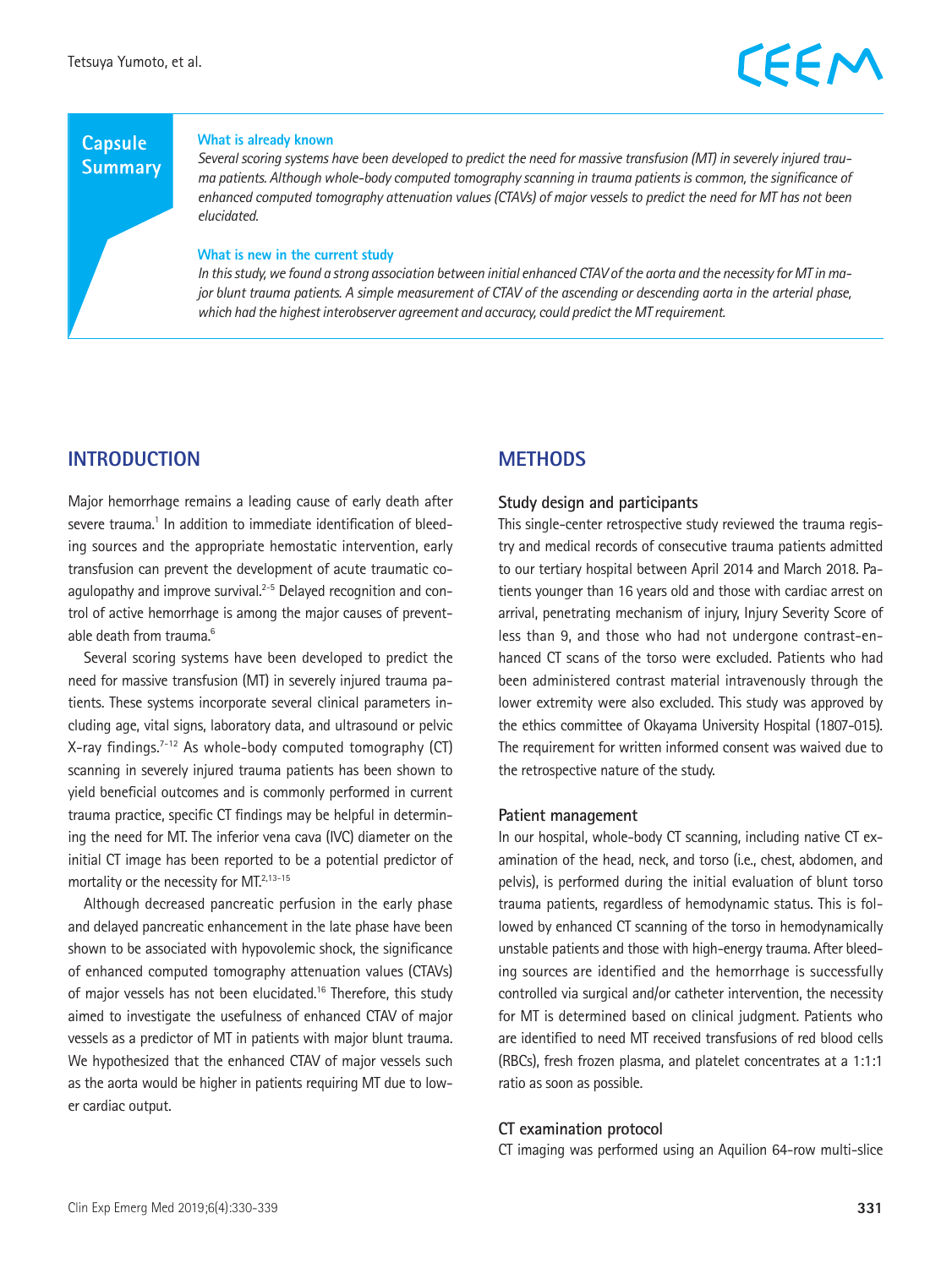CT (Toshiba Medical Systems, Okayama, Japan) with the following imaging parameters: tube voltage, 120 kV; tube current, 300 mA; slice thickness, 5 mm; and gantry rotation time, 0.75 seconds. After obtaining native scans of the head, neck, and torso (i.e., chest, abdomen, pelvis), contrast-enhanced CT of the torso combining the arterial and portal venous phases was obtained. A total of either 100, 125, 135, or 150 mL contrast material and iodine concentrations of either 300, 350, or 370 mg iodine/mL (ideally, 500 to 600 mg iodine/kg) were administered within 30 seconds through peripheral venous access in the upper extremity based on the estimated body weight. Patients underwent scans of 5-mm-thick sections of the torso during the arterial and portal venous phases, which were conducted 30 and 80 seconds after the start of the injection of contrast material, respectively.

#### **CT measured contrast attenuation values of the major vessels**

The mean Hounsfield unit (HU) density was quantified by using an elliptical region-of-interest tool of a commercially available viewer software package (Synapse ver. 4.1, Fujifilm Medical, Tokyo, Japan).16-18 Given the measurability and application for clinical practice, we selected six major vessel points in both the arterial and portal venous phases to determine predictability and reliability, namely, 1) the main pulmonary artery at the level of its bifurcation; 2, 3) the ascending aorta and descending aorta at the level of main pulmonary artery bifurcation; 4) the abdominal aorta at the left renal artery branching level; 5) the common femoral artery on the right; and 6) the IVC 25 mm (5 slices) above the right renal vein (Fig. 1). Cross-sectional largest possible areas of each vessel were measured, avoiding the edges of the vessels to prevent partial volume effect caused by calcified plaques.<sup>16-18</sup> The left common femoral artery was evaluated to confirm correct placement of the catheter. The CTAV of IVC or the abdominal aorta was traced, avoiding the area where the catheter had been placed.

CTAVs were measured twice by two emergency physicians (a senior resident and an attending physician) who were unaware of the patient's outcomes. The means of the two measurements were then analyzed.

#### **Data collection**

Demographic information and clinical data, including mechanism of injury, vital signs, base excess, lactate level, coagulation mark-



**Fig. 1.** Six points of measurement of enhanced computed tomography attenuation values: 1) main pulmonary artery at the level of its bifurcation, 2, 3) ascending aorta and descending aorta at the same level (A), 4) abdominal aorta at the left renal artery branching level (B), 5) common femoral artery on the right (C), and 6) inferior vena cava 25 mm above the right renal vein (D).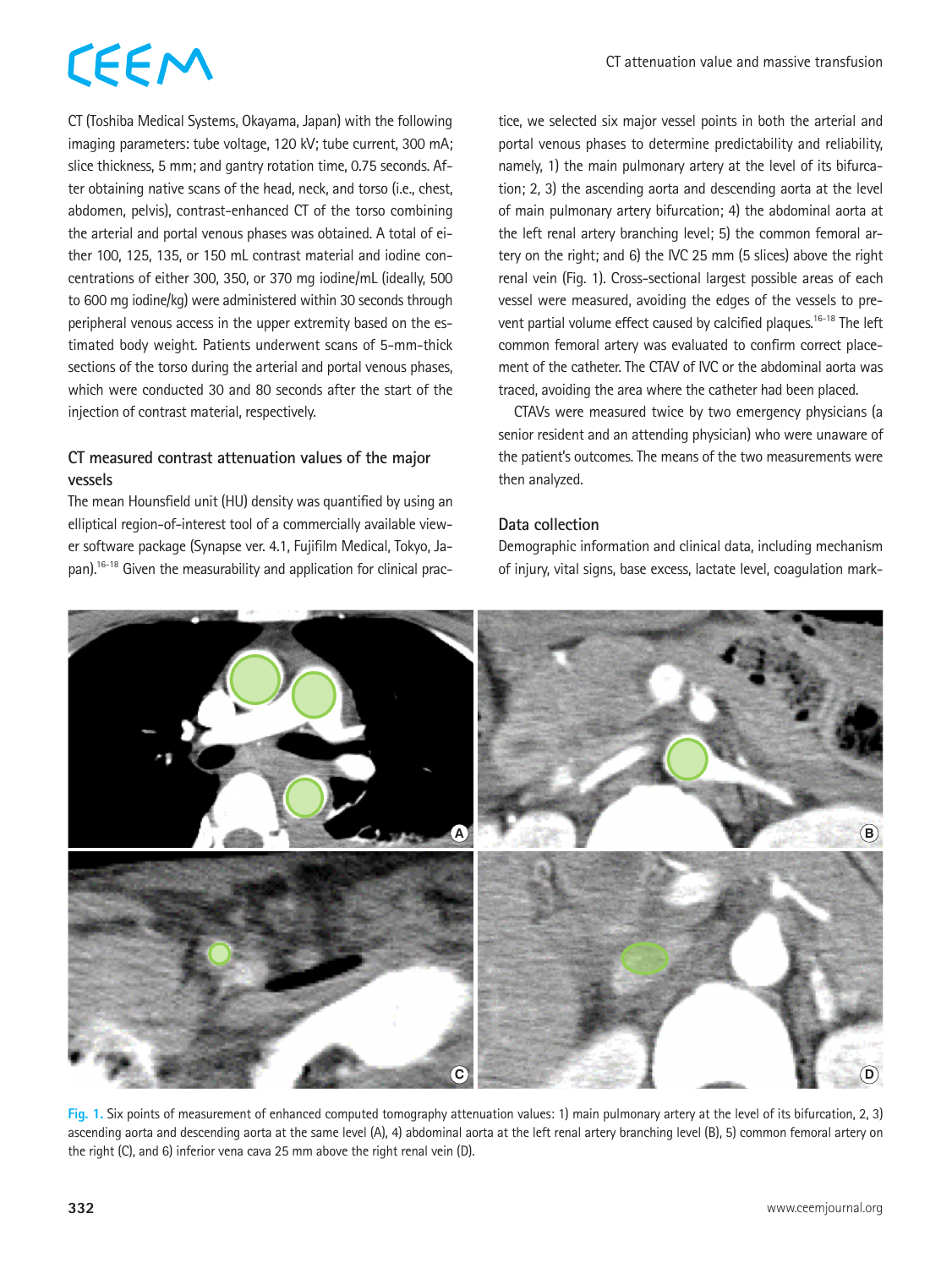Tetsuya Yumoto, et al.

### CEEM

ers on emergency department arrival, Injury Severity Score, associated injuries, blood products received, treatment, patient outcomes, and enhanced CTAV of major vessels, were collected. As the degree of contrast enhancement is affected by body weight and total iodine used, an additional analysis was conducted using CTAV adjusted by iodine dose per body weight.19 MT was defined as a transfusion of 8 or more units of RBCs within the first 6 hours after the patient's arrival at the hospital because the traditional MT concept (10 units or more of RBCs within 24 hours) has been shown to be imprecise due to survivorship bias.<sup>20-22</sup>

#### **Statistical analysis**

Continuous variables were described as median and interquartile range and categorical variables as frequencies or percentages. Univariate analyses were performed using Fisher exact probability test and Mann-Whitney U-test as appropriate. Intraclass correlation analysis was used to determine the interobserver agreement of the enhanced CTAV measurements. Spearman correlation coefficients were computed to compare the relationship between enhanced CTAV and physiological parameters. The capability of enhanced CTAV to predict the necessity for MT was estimated based on the area under the receiver operating characteristic curve (AUROC). The optimal cut-off value was explored using the Youden index. A two-tailed P-value of <0.05 was considered statistically significant. All analyses were conducted using IBM SPSS Statistics ver. 25.0 (IBM Corp., Armonk, NY, USA).

#### **RESULTS**

#### **Study population and characteristics**

In total, 679 trauma patients were admitted to our tertiary hospital during the study period; of these, we excluded 425 patients and thus 254 were included in the analysis. The MT group and the no MT group comprised 36 and 218 patients, respectively. Three patients without contrast-enhanced CT scans of the torso, one patient with aortic injury, and two patients with catastrophic brain injury died. However, no patients died due to exsanguination without receiving MT.

The baseline patient characteristics are summarized in Table 1. Patients who required MT presented with significantly higher rates of older age, more severe injury with respect to physiological and anatomical parameters, and higher rates of hemostatic interventions than those without MT. Although no significant differences in CTAV of the IVC in the arterial phase were observed between the two groups, patients in the MT group had significantly higher CTAV at all other sites in both the arterial and portal venous phases than the no MT group.

#### **Interobserver reliability of CTAV measurements**

Interobserver reliability was found to be excellent, with intraclass correlation coefficients of 0.995 and 0.984; 0.994 and 0.995; 0.996 and 0.983; 0.993 and 0.968; 0.955 and 0.934; and 0.940 and 0.909 for the CTAVs of the pulmonary artery; ascending aorta; descending aorta; abdominal aorta; femoral artery; and IVC in the arterial and portal venous phases, respectively.

#### **Correlation between enhanced CTAVs of major vessels and clinical parameters on arrival or requirement of RBCs within 24 hours**

Table 2 shows the correlation between CTAV of major vessels and representative physiological parameters including heart rate, systolic blood pressure (SBP), lactate level on arrival, or requirement of RBCs within 24 hours after arrival. A weak negative correlation was found between SBP and CTAV of all sites in both phases except for IVC in the arterial phase. Meanwhile, a weak positive correlation was observed between lactate level and CTAV of the aorta, except for the ascending aorta in the portal venous phase. RBCs required within 24 hours after arrival were moderately correlated with the CTAV of major vessels in both phases except for the IVC. Fig. 2 shows the correlation between CTAV of the ascending aorta in the arterial phase and the four parameters. CTAV of the ascending aorta in the arterial phase showed the strongest correlation with RBCs required within 24 hours ( $r = 0.568$ ,  $P < 0.001$ ).

#### **Predictive values of enhanced CTAVs for MT**

The accuracy of enhanced CTAV of major vessels and other variables as predictors for MT was assessed (Table 3). Enhanced CTAV of major vessels except for the IVC showed moderate accuracy, with an AUROC greater than 0.7. The descending aorta in the arterial phase had the highest accuracy; the AUROC was 0.901 (95% confidence interval [CI], 0.855 to 0.947; P<0.001) (Fig. 3A). The cut-off that maximized the Youden index was 304 HU, with a sensitivity, specificity, positive likelihood ratio, and negative likelihood ratio of 0.889 (95% CI, 0.759 to 0.955), 0.757 (95% CI, 0.735 to 0.768), 3.656 (95% CI, 2.868 to 4.114), and 0.147 (95% CI, 0.058 to 0.328), respectively.

Similarly, the CTAV of major vessels adjusted by the iodine dose per body weight was also confirmed to be a moderate predictor for MT. The ascending aorta in the arterial phase had the highest accuracy; the AUROC was 0.863 (95% CI, 0.799 to 0.927; P<0.001) (Fig. 3B). The cut-off that maximized the Youden index was 0.57 HU\*kg/mg, with a sensitivity, specificity, positive likelihood ratio, and negative likelihood ratio of 0.750 (95% CI, 0.603 to 0.859), 0.697 (95% CI, 0.673 to 0.715), 2.477 (95% CI, 1.843 to 3.015), and 0.359 (95% CI, 0.198 to 0.590), respectively.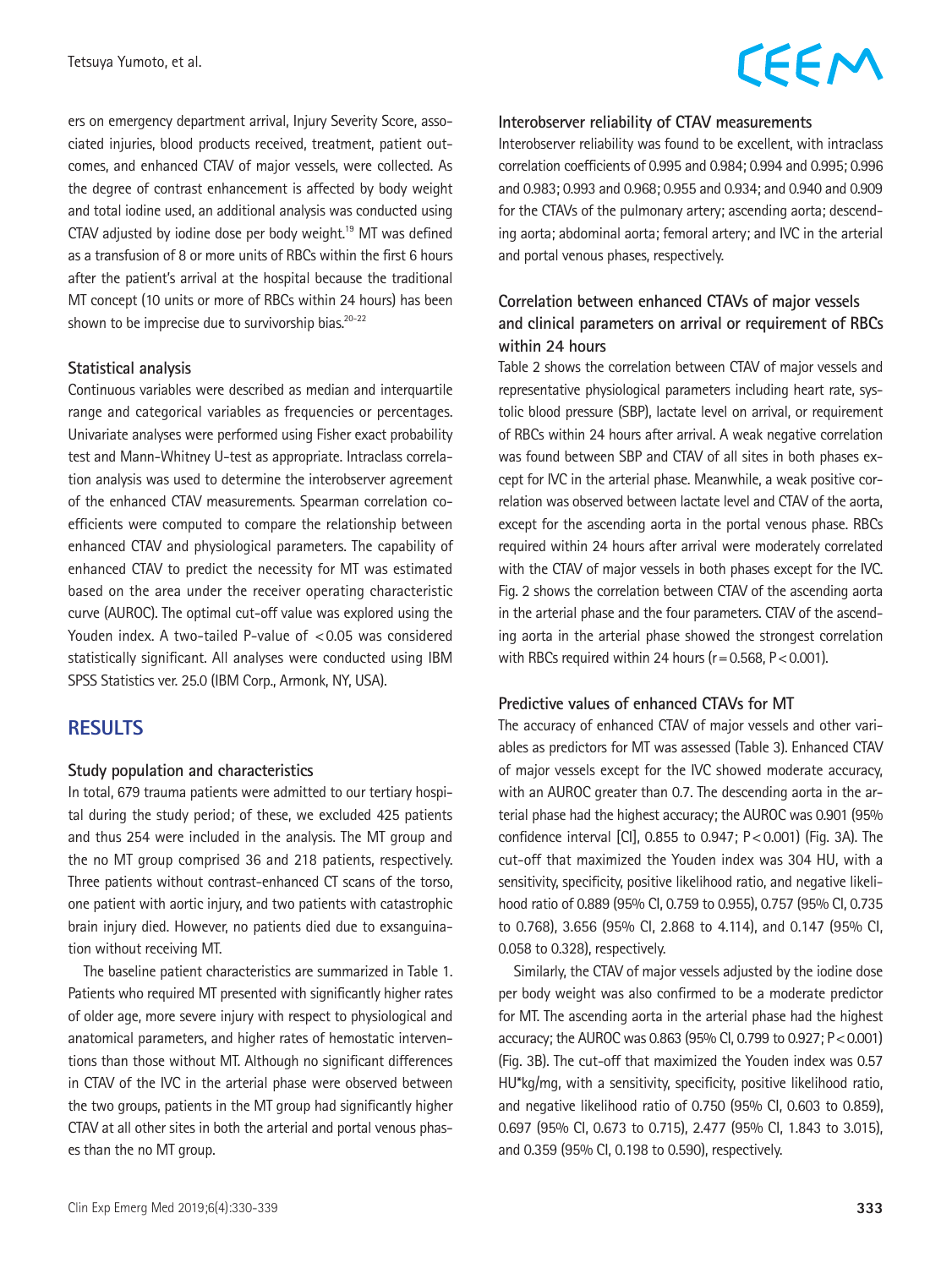#### **Table 1.** Baseline patient characteristics

| Characteristics                                                 | All patients $(n = 254)$           | MT group $(n=36)$              | No MT group $(n=218)$              | P-value |
|-----------------------------------------------------------------|------------------------------------|--------------------------------|------------------------------------|---------|
| Age (yr)                                                        | $50(32-69)$                        | 67 (44 - 78)                   | 48 (29-67)                         | 0.006   |
| Male, sex                                                       | 179 (70.0)                         | 25 (69.4)                      | 154 (70.6)                         | 0.85    |
| Mechanism of injury<br>Motor vehicle accident<br>Fall<br>Others | 186 (73.2)<br>55 (21.7)<br>13(5.1) | 27 (75.0)<br>6(16.7)<br>3(8.3) | 159 (72.9)<br>49 (22.5)<br>10(4.6) | 0.51    |
| Body weight (kg)                                                | 60.9 (54.0-70.1)                   | 58.8 (52.0-72.9)               | 60.9 (54.8-69.9)                   | 0.44    |
| lodine concentration (mg/mL)                                    | 300 (300-300)                      | 300 (300-300)                  | 300 (300-300)                      | 0.34    |
| Contrast material dose (mL)                                     | 100 (100-100)                      | 100 (100-100)                  | 100 (100-100)                      | 0.98    |
| Total iodine used (*10 <sup>2</sup> mg)                         | 300 (300-370)                      | 300 (300-370)                  | 300 (300-370)                      | 0.62    |
| lodine dose per body weight (mg/kg)                             | 535 (481-588)                      | 552 (491-603)                  | 531 (480-586)                      | 0.31    |
| PA_A (HU)                                                       | 275 (229–350)                      | 399 (292-507)                  | 266 (224-315)                      | < 0.001 |
| AsA_A (HU)                                                      | 275 (241-347)                      | 414 (346-466)                  | 265 (236-316)                      | < 0.001 |
| DeA_A (HU)                                                      | 271 (236-338)                      | 410 (338-475)                  | 260 (232-302)                      | < 0.001 |
| AbA_A (HU)                                                      | 279 (238-341)                      | 383 (330-479)                  | 266 (232-319)                      | < 0.001 |
| FA_A (HU)                                                       | 261 (221-313)                      | 337 (269-417)                  | 252 (213-302)                      | < 0.001 |
| IVC_A (HU)                                                      | $105(82-133)$                      | $103(62 - 158)$                | $105(84-131)$                      | 0.79    |
| PA_V (HU)                                                       | 152 (133-175)                      | 182 (165-204)                  | 147 (130-167)                      | < 0.001 |
| AsA_V (HU)                                                      | 157 (137-178)                      | 183 (173-227)                  | 153 (133-172)                      | < 0.001 |
| DeA_V (HU)                                                      | 157 (140-178)                      | 187 (168-224)                  | 153 (135-174)                      | < 0.001 |
| AbA_V (HU)                                                      | 153 (135-171)                      | 184 (161-208)                  | 149 (132-164)                      | < 0.001 |
| FA_V (HU)                                                       | 138 (122-159)                      | 166 (148-196)                  | 135 (120-154)                      | < 0.001 |
| IVC_V (HU)                                                      | 128 (113-144)                      | 148 (127-179)                  | 125 (112-140)                      | < 0.001 |
| Heart rate (beats/min)                                          | 87 (75-104)                        | 109 (89-125)                   | 84 (74-100)                        | < 0.001 |
| Systolic blood pressure (mmHg)                                  | 126 (107-150)                      | 88 (64-110)                    | 131 (113-154)                      | < 0.001 |
| Respiratory rate (cpm)                                          | $21(19-25)$                        | 22 (19-28)                     | 20 (19-24)                         | 0.21    |
| Glasgow Coma Scale score                                        | $14(11-15)$                        | $12(5-14)$                     | $14(11-15)$                        | < 0.001 |
| Base excess (mmol/L)                                            | $-1.7$ $(-3.9 - 0.1)$              | $-6.6$ $(-9.6 - -1.9)$         | $-1.2$ ( $-3.2-0.2$ )              | < 0.001 |
| Lactate (mmol/L)                                                | $2.4(1.7-3.4)$                     | $3.7(2.9-5.6)$                 | $2.2(1.5-3.1)$                     | < 0.001 |
| Hemoglobin (g/dL)                                               | $13.5(11.6 - 14.5)$                | $11.6(9.7-13.5)$               | 13.8 (12.0-14.8)                   | < 0.001 |
| Platelets (*10 $^{4}/\mu$ L)                                    | 21.9 (17.6-25.8)                   | $20.5(15.4 - 25.2)$            | 22.5 (17.6-25.9)                   | 0.18    |
| PT-INR                                                          | $1.01(0.96 - 1.07)$                | $1.08(1.02 - 1.22)$            | $1.00(0.96 - 1.05)$                | < 0.001 |
| Fibrinogen (mg/dL)                                              | 233 (190-275)                      | 163 (125-221)                  | 240 (204-282)                      | < 0.001 |
| D-dimer $(\mu q/mL)$                                            | 24.9 (8.8-60.8)                    | 84.6 (42.4-108.0)              | $21.6(7.1 - 48.3)$                 | < 0.001 |
| Positive FAST                                                   | 23(9.1)                            | 15(41.7)                       | 8(3.7)                             | < 0.001 |
| Pelvic fractures                                                | 72 (28.3)                          | 20 (55.6)                      | 52 (23.9)                          | < 0.001 |
| Head AIS $\geq$ 4                                               | 73 (28.7)                          | 14 (38.9)                      | 59 (27.1)                          | 0.17    |
| Thoracotomy                                                     | 9(3.6)                             | 6(16.7)                        | 3(1.4)                             | < 0.001 |
| Laparotomy                                                      | 12(4.7)                            | 6(16.7)                        | 6(2.8)                             | 0.003   |
| TAE                                                             | 26 (10.2)                          | 17 (47.2)                      | 9(4.1)                             | < 0.001 |
| RBC (units/24 hr)                                               | 0(0, 6)                            | 18 (13, 27)                    | 0(0, 2)                            | < 0.001 |
| FFP (units/24 hr)                                               | 0(0, 6)                            | 20 (14, 33)                    | 0(0, 4)                            | < 0.001 |
| PC (units/24 hr)                                                | 0(0, 0)                            | 20 (10, 30)                    | 0(0, 0)                            | < 0.001 |
| <b>ISS</b>                                                      | 22 (14-29)                         | 37 (28-44)                     | 18 (13-29)                         | < 0.001 |
| Hospital mortality                                              | 15(5.9)                            | 9(25.0)                        | 6(2.8)                             | < 0.001 |

Values are presented as median and interquartile range or number (%).

MT, massive transfusion; PA\_A, pulmonary artery in the arterial phase; AsA\_A, ascending aorta in the arterial phase; DeA\_A, descending aorta in the arterial phase; AbA\_A, abdominal aorta in the arterial phase; FA\_A, femoral artery in the arterial phase; IVC\_A, inferior vena cava in the arterial phase; PA\_V, pulmonary artery in the portal venous phase; AsA\_V, ascending aorta in the portal venous phase; DeA\_V, descending aorta in the portal venous phase; AbA\_V, abdominal aorta in the portal venous phase; FA\_V, femoral artery in the portal venous phase; IVC\_V, inferior vena cava in the portal venous phase; PT-INR, prothrombin time-international normalized ratio; FAST, focused assessment with sonography for trauma; AIS, Abbreviated Injury Scale; TAE, transcatheter arterial embolization; RBC, red blood cell; FFP, fresh frozen plasma; PC, platelet concentrates; ISS, Injury Severity Score.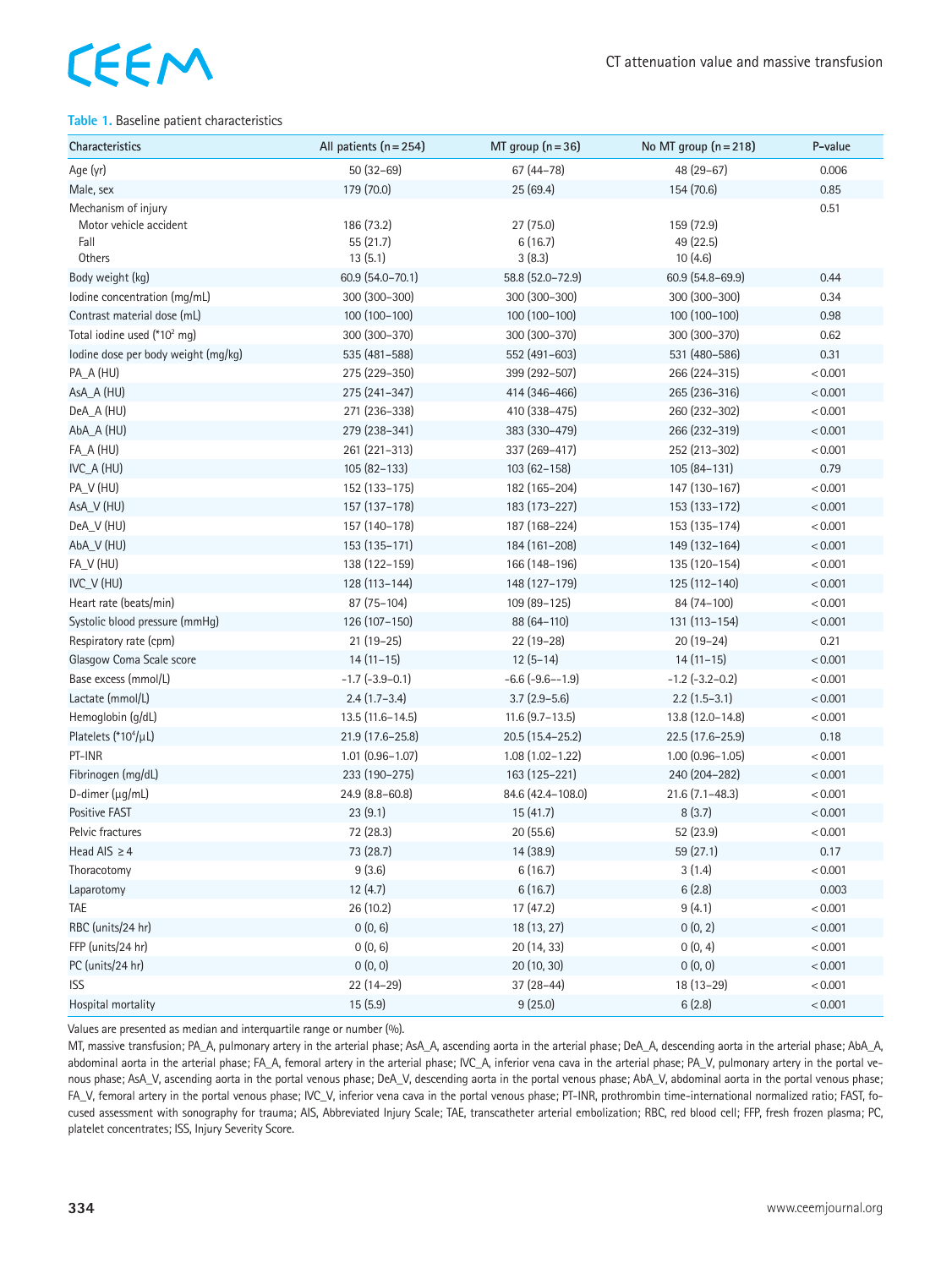ا ب ا

 $\vee$   $\vee$ 

 $FA_v$ 

AbA\_V

 $DeA_V$ 

 $AsA_V$ 

|                                                                                                                                                                                                                                                                                                                                                                                                                                                                                                                                                                                                                                                           |       | $r$ P-value    |       | r P-value r P-value                 | P-value |          | r P-value     |          |        |                  |       |       | r P-value r P-value r P-value r P-value r P-value r P-value |       |               |               |                   |       |        |               | P-value |
|-----------------------------------------------------------------------------------------------------------------------------------------------------------------------------------------------------------------------------------------------------------------------------------------------------------------------------------------------------------------------------------------------------------------------------------------------------------------------------------------------------------------------------------------------------------------------------------------------------------------------------------------------------------|-------|----------------|-------|-------------------------------------|---------|----------|---------------|----------|--------|------------------|-------|-------|-------------------------------------------------------------|-------|---------------|---------------|-------------------|-------|--------|---------------|---------|
| Heart rate<br>(h <sub>pm</sub> )                                                                                                                                                                                                                                                                                                                                                                                                                                                                                                                                                                                                                          | 0.002 | 0.97           | 0.152 | 0.02 0.212 0.001 0.129              | 0.04    | 0.021    | 0.74          | 0.222    | &0.001 | 0.186            | 0.003 | 0.14  | 0.03                                                        | 0.193 | 0.002         | 0.175         | 0.005             | 0.148 | 0.02   | 0.256 < 0.001 |         |
| SBP (mmHg) -0.324 <0.001 -0.347 <0.001 -0.316 <0.001 -0.323                                                                                                                                                                                                                                                                                                                                                                                                                                                                                                                                                                                               |       |                |       |                                     | < 0.001 | $-0.263$ | &0.001        | $-0.055$ | 0.38   | $-0.258 < 0.001$ |       |       | $-0.282 < 0.001$ $-0.301$                                   |       | 0.001         | $-0.292$      | $< 0.001 - 0.262$ |       | 0.001  | $-0.252$      | 0.001   |
| (mmol/L)<br>lactate                                                                                                                                                                                                                                                                                                                                                                                                                                                                                                                                                                                                                                       | 0.106 | $\overline{C}$ |       | $0.239 < 0.001$ 0.285 < 0.001 0.25  | 0.001   | 0.142    | 0.03          | 0.086    | 0.19   | 0.175            | 0.007 | 0.158 | 0.02                                                        | 0.26  | 0.001         | 0.232 < 0.001 |                   | 0.149 | 0.003  | 0.213         | 0.001   |
| units/24<br>RBC<br>                                                                                                                                                                                                                                                                                                                                                                                                                                                                                                                                                                                                                                       |       | 0.411 < 0.001  |       | $0.568 < 0.001$ 0.565 < 0.001 0.517 | &0.001  |          | 0.446 < 0.001 | 0.056    | 0.38   | 0.501 < 0.001    |       |       | 0.518 < 0.001                                               |       | 0.557 < 0.001 | 0.546 < 0.001 |                   | 0.51  | &0.001 | 0.362 < 0.001 |         |
| CTAV, computed tomography attenuation values; RBC, red blood cell; PA_A, pulmonary artery in the arterial phase; Deartai phase; DeA_A, descending aorta in the arterial phase; AbA_A, ab-<br>nous phase; DeA_V, descending aorta in the portal venous phase; AbA_V, abdominal aorta in the portal section the portal venous phase; MC_V, inferior vena cava in the portal venous phase;<br>dominal aorta in the arterial phase; FA_A, femoral artery in the arterial phase; IVC_A, inferior vena cava in the arterial phase; PA_V, pulmonary artery in the portal venous phase; AsA_V, ascending aorta in the portal ve-<br>SBP, systolic blood pressure. |       |                |       |                                     |         |          |               |          |        |                  |       |       |                                                             |       |               |               |                   |       |        |               |         |

Table 2. Correlation between CTAV of major vessels and heart rate, systolic blood pressure, lactate level on arrival, or RBCs required within 24 hours after arrival

Correlation between CTAV of major vessels and heart rate, systolic blood pressure, lactate level on arrival, or RBCs required within 24 hours after arrival

PAA ASAA DeA.V DeA.V ADA.A ADA.A PA.V PA.V ASA.V DeA.V DeA.V DeA.V ADA.V DEA.A ADA.V

 $NC\_A$ 

 $FA.A$ 

AbA\_A

 $DeA_V$ 

 $AsA_A$ 

 $PA.A$ 

 $PA_{N}$ 

### EEM

Table 3. AUROC values of absolute CTAV<sup>a)</sup> of major vessels and other variables as predictors for massive transfusion

| Variable                                                    | <b>AUROC (95% CI)</b>     | P-value | Cut-off<br>value |
|-------------------------------------------------------------|---------------------------|---------|------------------|
| Heart rate (bpm)                                            | $0.736(0.639 - 0.833)$    | < 0.001 | 114              |
| Systolic blood pressure (mmHq)                              | $0.834(0.758 - 0.909)$    | < 0.001 | 113              |
| Base excess (mmol/L)                                        | $0.752$ (0.651-0.854)     | < 0.001 | $-3.2$           |
| Lactate (mmol/L)                                            | $0.768$ $(0.688 - 0.849)$ | < 0.001 | 2.9              |
| Fibrinogen (mg/dL)                                          | $0.767$ $(0.665 - 0.869)$ | < 0.001 | 192              |
| D-dimer (µg/mL)                                             | $0.797(0.716 - 0.878)$    | < 0.001 | 40.0             |
| PA_A (HU)                                                   | 0.786 (0.697-0.876)       | < 0.001 | 322              |
| AsA A (HU)                                                  | $0.899$ $(0.851 - 0.947)$ | < 0.001 | 327              |
| DeA_A (HU)                                                  | $0.901$ $(0.855 - 0.947)$ | < 0.001 | 304              |
| AbA_A (HU)                                                  | $0.865(0.810 - 0.920)$    | < 0.001 | 288              |
| FA_A (HU)                                                   | $0.775(0.688 - 0.862)$    | < 0.001 | 303              |
| IVC A (HU)                                                  | $0.486(0.363 - 0.610)$    | 0.85    | 73               |
| PA_V (HU)                                                   | $0.830(0.761 - 0.899)$    | < 0.001 | 157              |
| AsA_V (HU)                                                  | $0.814(0.741 - 0.887)$    | < 0.001 | 172              |
| DeA_V (HU)                                                  | $0.827$ (0.767-0.887)     | < 0.001 | 162              |
| AbA V (HU)                                                  | 0.838 (0.775-0.902)       | < 0.001 | 172              |
| FA_V (HU)                                                   | $0.805(0.735 - 0.874)$    | < 0.001 | 155              |
| IVC_V (HU)                                                  | $0.734(0.639 - 0.830)$    | < 0.001 | 125              |
| Adjusted values according to<br>iodine dose per body weight |                           |         |                  |
| PA_A (HU*kg/mg)                                             | $0.761$ $(0.663 - 0.858)$ | < 0.001 | 0.60             |
| AsA_A (HU*kg/mg)                                            | $0.863$ $(0.799 - 0.927)$ | < 0.001 | 0.57             |
| DeA_A (HU*kg/mg)                                            | $0.854(0.786 - 0.922)$    | < 0.001 | 0.61             |
| AbA_A (HU*kg/mg)                                            | $0.826(0.758 - 0.894)$    | < 0.001 | 0.58             |
| FA_A (HU*kg/mg)                                             | $0.747$ $(0.654 - 0.839)$ | < 0.001 | 0.51             |
| IVC_A (HU*kg/mg)                                            | $0.455(0.334 - 0.575)$    | 0.56    | 0.36             |
| PA_V (HU*kg/mg)                                             | $0.773$ $(0.663 - 0.858)$ | < 0.001 | 0.30             |
| AsA_V (HU*kg/mg)                                            | $0.763$ $(0.671 - 0.856)$ | < 0.001 | 0.37             |
| DeA_V (HU*kg/mg)                                            | $0.750$ $(0.663 - 0.836)$ | < 0.001 | 0.34             |
| AbA_V (HU*kg/mg)                                            | $0.756$ $(0.665 - 0.847)$ | < 0.001 | 0.32             |
| FA_V (HU*kg/mg)                                             | $0.749(0.652 - 0.847)$    | < 0.001 | 0.32             |
| IVC_V (HU*kg/mg)                                            | 0.692 (0.584-0.799)       | < 0.001 | 0.25             |

AUROC, area under the receiver operating characteristic curve; CTAV, computed tomography attenuation values; CI, confidence interval; PA\_A, pulmonary artery in the arterial phase; AsA\_A, ascending aorta in the arterial phase; DeA\_A, de scending aorta in the arterial phase; AbA\_A, abdominal aorta in the arterial phase; FA\_A, femoral artery in the arterial phase; IVC\_A, inferior vena cava in the arterial phase; PA\_V, pulmonary artery in the portal venous phase; AsA\_V, ascending aorta in the portal venous phase; DeA\_V, descending aorta in the por tal venous phase; AbA\_V, abdominal aorta in the portal venous phase; FA\_V, femoral artery in the portal venous phase; IVC\_V, inferior vena cava in the portal venous phase.

a)The CTAV of major vessels was adjusted according to the iodine dose per body weight.

#### **DISCUSSION**

In this study, we found a strong association between initial en hanced CTAV of the aorta and the necessity for MT in major blunt trauma patients. A simple measurement of CTAV of the ascending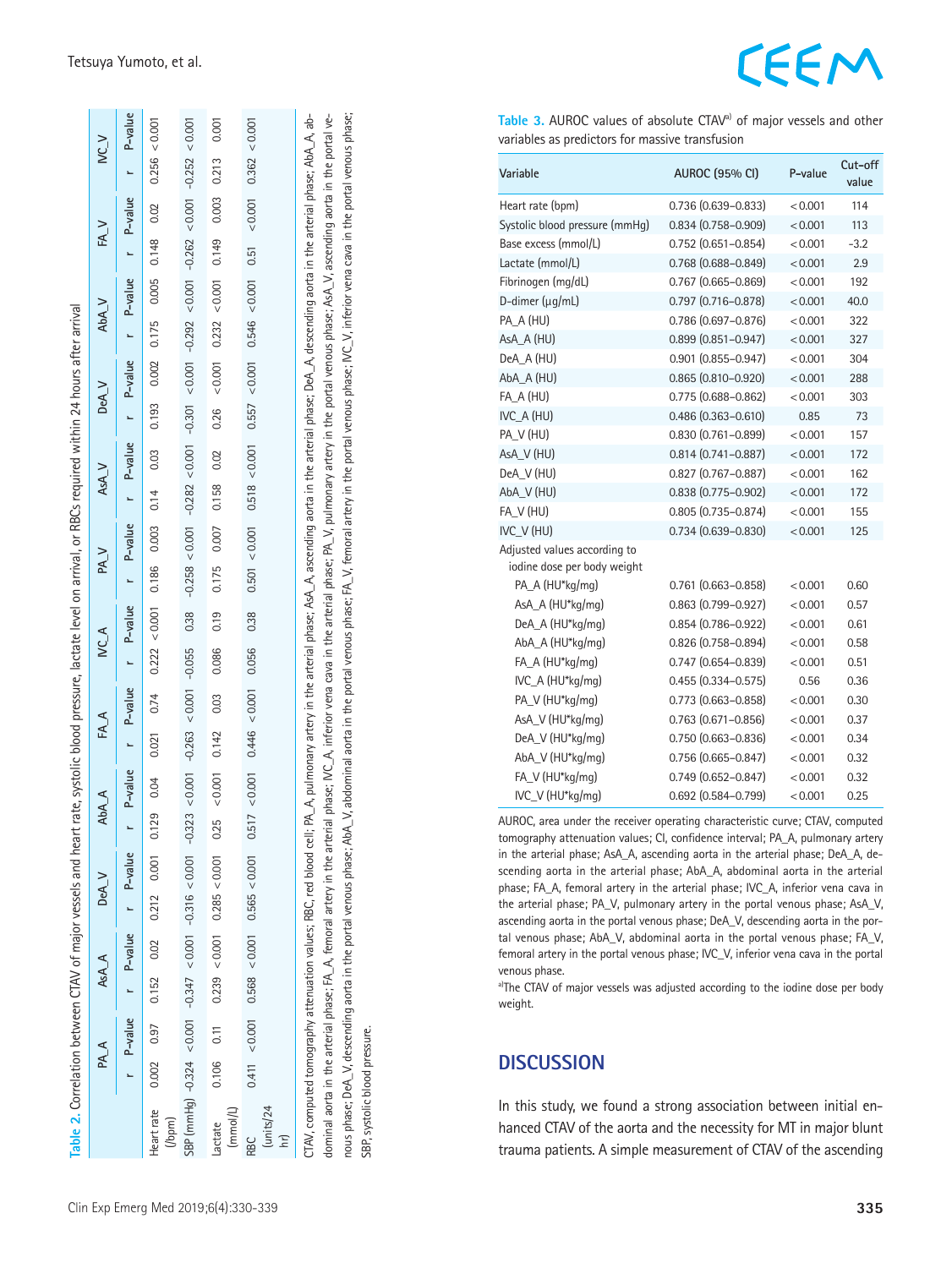# EEM



**Fig. 2.** Correlation between computed tomography attenuation values of the ascending aorta in the arterial phase and heart rate (HR) (A), systolic blood pressure SBP (B), lactate level on arrival (C), or requirement of red blood cells (RBCs) within 24 hours after arrival (D). Filled circles show the massive transfusion group ( $n=36$ ) and open circles show the no massive transfusion group ( $n=218$ ). The diagonal line represents a linear fit of the data. AsA\_A, ascending aorta in the arterial phase.

or descending aorta in the arterial phase, which had the highest interobserver agreement and accuracy, could predict the requirement for MT. A higher CTAV of the aorta should alert the trauma surgeon or emergency physician to activate their MT protocol.

Currently, whole-body CT scanning, which includes a contrastenhanced scan of the torso, at initial assessment has been suggested to contribute to lower overall mortality than selective CT scanning in trauma patients. $23$  A recent study in Japan showed that CT examination was performed in more than 90% of unstable blunt trauma patients during initial management.<sup>24</sup> The whole-body CT scan has become an initial critical diagnostic tool in major trauma patients.<sup>25</sup> Examination at initial assessment is crucial as it can reveal unforeseen bleeding sources and help determine the appropriate hemostatic procedure according to priority.<sup>13</sup> However, despite the widespread use of CT, its findings have not been used to predict the need for MT, except for the presence

of intra-abdominal free fluid collection, IVC diameter, or patterns of pelvic ring fracture and the presence of contrast extravasation in the region. $9,15,26$  Persistent appearance of a higher density of intravascular contrast material in trauma patients with severe hemorrhage caused us to investigate the association between CTAV and the need for MT.

Enhancement quality of the major vessels is mainly affected by cardiac output and body weight under conditions of a constant protocol.27 A previous report showed that cardiac output obtained via dynamic CT of the main pulmonary artery correlated well with cardiac output determined using the thermodilution method via right heart catheterization.<sup>27</sup> Another report described a negative correlation between CTAV and cardiac output obtained via echocardiography.<sup>28</sup> Our findings show that higher enhanced CTAV of the aorta in patients who require MT indicates lower cardiac output due to ongoing bleeding. No correlation between CTAV at the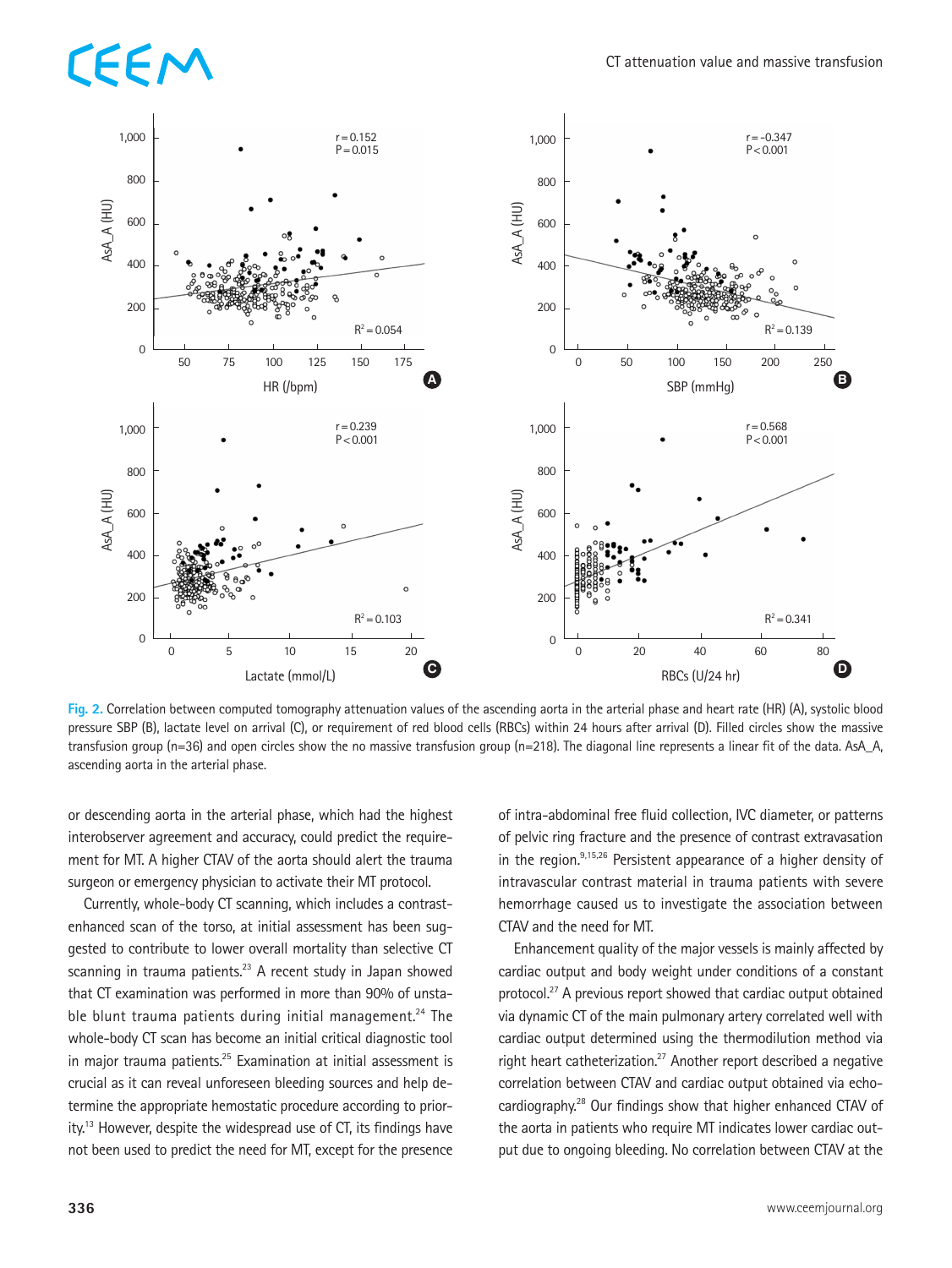### EEM



**Fig. 3.** Receiver operating characteristic curve of absolute computed tomography attenuation values at the descending aorta in the arterial phase for prediction of massive transfusion (A) and receiver operating characteristic curve of computed tomography attenuation values adjusted according to the iodine dose per body weight at the ascending aorta in the arterial phase for prediction of massive transfusion (B). AUROC, area under the receiver operating characteristic curve.

IVC in the arterial phase and MT was observed, which was considered as insufficient enhancement of the IVC.<sup>29</sup>

In patients with traumatic hypovolemic shock, enhancement patterns of solid abdominal organs have been investigated, and preserved enhancement of the adrenal gland, prolonged enhancement of the pancreas, or decreased enhancement of the renal medulla have been found.<sup>16,30</sup> However, the detailed characteristics of the cohort or variable clinical parameters were unknown, and enhancement patterns varied depending on the severity of shock.<sup>30</sup> Notably, we showed that the lower the SBP and the higher the lactate level on arrival, the more likely the increased enhanced CTAV of the aorta. However, an important limitation must be acknowledged, that is, the clinical parameters and enhanced CTAV of major vessels were not measured simultaneously.

We measured the CTAVs of six major vessel points to examine their predictive capability and reliability. Among them, increased absolute CTAV of the ascending or descending aorta in the arterial phase and its adjusted values according to iodine dose per body weight was revealed to be a highly accurate and reliable predictor of the need for MT. A relatively lower interobserver agreement of CTAV at the IVC may be explained by insufficient mixing of contrast material and vascular collapse due to hypovolemic shock.<sup>15,29</sup>

Our study had several limitations. First, the total iodine dose per body weight varied. The body weight and iodine dose administered are the most important factors affecting the magnitude of vascular contrast enhancement.<sup>19</sup> Other affecting factors include the duration of injection and scan delay (i.e., the time interval from the start of contrast material injection to the initiation of scan), which were constant in all patients in the present study.<sup>19</sup> In a clinical trauma care setting, the exact body weight is unavailable. Although the iodine dose was adjusted by estimating body weight, there was no significant difference with respect to total iodine dose per body weight between the MT group and no MT group. Also, the same results were obtained using both absolute CTAV and its values adjusted according to the iodine dose per body weight. Second, institutions use different CT scanners and different dynamic CT protocols, indicating difficulty of generalization, particularly in terms of absolute CTAV. Third, cardiac function, which affects the degree of contrast enhancement, particularly in a patient with heart failure, was not evaluated. Fourth, the time interval between patient arrival to CT scan was not accounted for, which would have been a relevant factor in our study. Finally, our study was a single-center retrospective design. Further large studies are warranted to validate our findings.

In conclusion, initial elevated enhanced CTAV of the aorta is a predictor of the need for MT. Given the high interobserver agreement and AUROC, a simple measurement of CTAV at the ascending or descending aorta in the arterial phase may help in determining the need for MT in patients with major blunt trauma.

#### **CONFLICT OF INTEREST**

No potential conflict of interest relevant to this article was reported.

#### **REFERENCES**

1. Dutton RP, Stansbury LG, Leone S, Kramer E, Hess JR, Scalea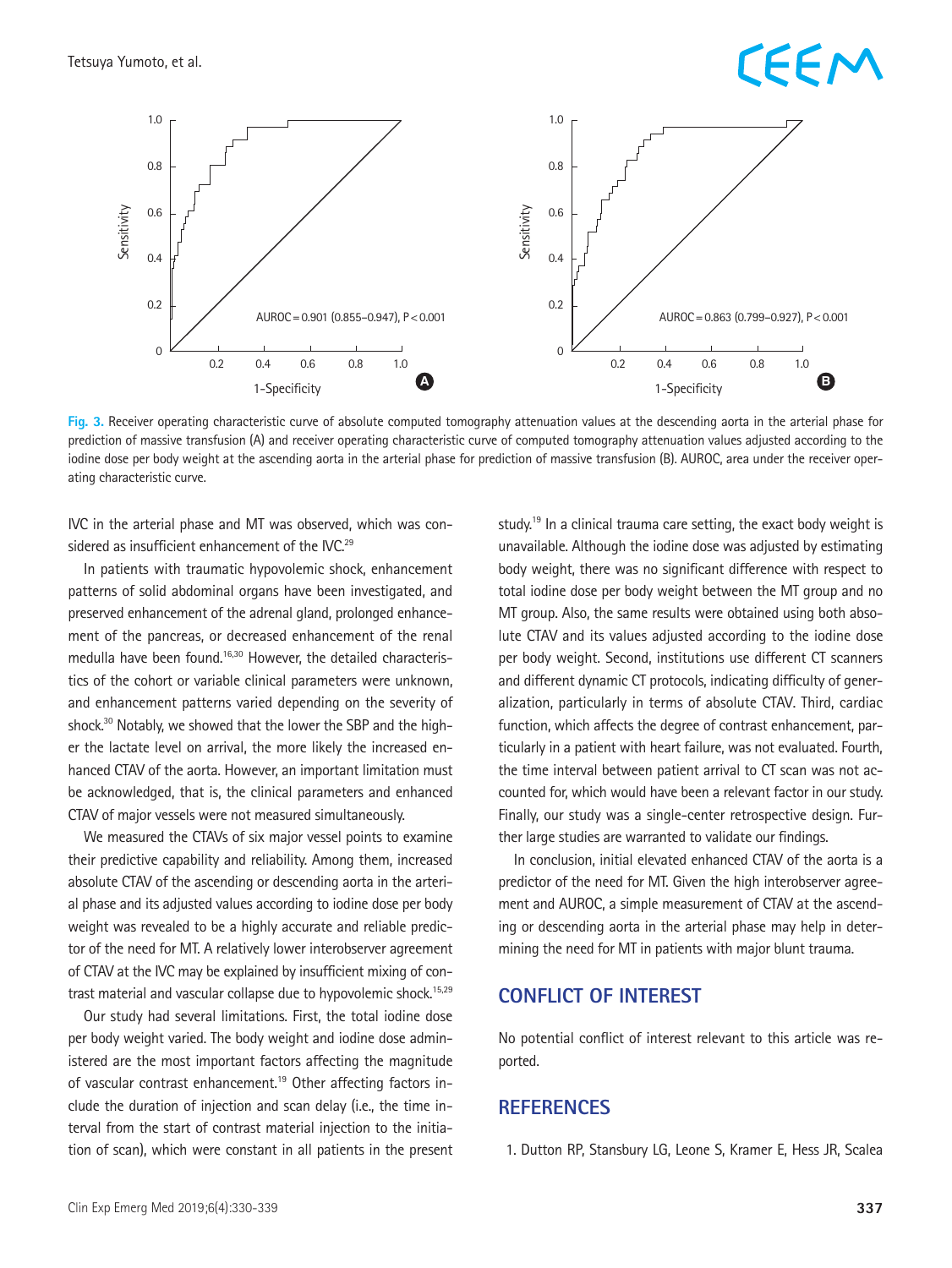TM. Trauma mortality in mature trauma systems: are we doing better? An analysis of trauma mortality patterns, 1997- 2008. J Trauma 2010;69:620-6.

- 2. Huber-Wagner S, Lefering R, Qvick LM, et al. Effect of wholebody CT during trauma resuscitation on survival: a retrospective, multicentre study. Lancet 2009;373:1455-61.
- 3. Hoyt DB, Bulger EM, Knudson MM, et al. Death in the operating room: an analysis of a multi-center experience. J Trauma 1994;37:426-32.
- 4. Holcomb JB, Jenkins D, Rhee P, et al. Damage control resuscitation: directly addressing the early coagulopathy of trauma. J Trauma 2007;62:307-10.
- 5. Hagiwara A, Kushimoto S, Kato H, et al. Can early aggressive administration of fresh frozen plasma improve outcomes in patients with severe blunt trauma? A report by the Japanese Association for the Surgery of Trauma. Shock 2016;45:495- 501.
- 6. Teixeira PG, Inaba K, Hadjizacharia P, et al Preventable or potentially preventable mortality at a mature trauma center. J Trauma 2007;63:1338-46.
- 7. Yucel N, Lefering R, Maegele M, et al. Trauma Associated Severe Hemorrhage (TASH)-Score: probability of mass transfusion as surrogate for life threatening hemorrhage after multiple trauma. J Trauma 2006;60:1228-36.
- 8. Nunez TC, Voskresensky IV, Dossett LA, Shinall R, Dutton WD, Cotton BA. Early prediction of massive transfusion in trauma: simple as ABC (assessment of blood consumption)? J Trauma 2009;66:346-52.
- 9. Rainer TH, Ho AM, Yeung JH, et al. Early risk stratification of patients with major trauma requiring massive blood transfusion. Resuscitation 2011;82:724-9.
- 10. Vandromme MJ, Griffin RL, McGwin G Jr, Weinberg JA, Rue LW 3rd, Kerby JD. Prospective identification of patients at risk for massive transfusion: an imprecise endeavor. Am Surg 2011; 77:155-61.
- 11. Ogura T, Nakamura Y, Nakano M, et al. Predicting the need for massive transfusion in trauma patients: the Traumatic Bleeding Severity Score. J Trauma Acute Care Surg 2014;76:1243- 50.
- 12. Yumoto T, Iida A, Hirayama T, et al. Immediate screening method for predicting the necessity of massive transfusions in trauma patients: a retrospective single-center study. J Intensive Care 2014;2:54.
- 13. Wada D, Nakamori Y, Yamakawa K, et al. Impact on survival of whole-body computed tomography before emergency bleeding control in patients with severe blunt trauma. Crit Care 2013;17:R178.
- 14. Johnson JJ, Garwe T, Albrecht RM, et al. Initial inferior vena cava diameter on computed tomographic scan independently predicts mortality in severely injured trauma patients. J Trauma Acute Care Surg 2013;74:741-5.
- 15. Takada H, Hifumi T, Yoshioka H, et al. Initial inferior vena cava diameter predicts massive transfusion requirements in blunt trauma patients: A retrospective cohort study. Am J Emerg Med 2018;36:1155-59.
- 16. Higashi H, Tamada T, Kanki A, Yamamoto A, Ito K. Hypovolemic shock complex: does the pancreatic perfusion increase or decrease at contrast-enhanced dynamic CT? Clin Imaging 2014; 38:31-4.
- 17. Rifkin RD, Mernoff DB. Noninvasive evaluation of pericardial effusion composition by computed tomography. Am Heart J 2005;149:1120-7.
- 18. Cetin MS, Ozcan Cetin EH, Ozdemir M, et al. Effectiveness of computed tomography attenuation values in characterization of pericardial effusion. Anatol J Cardiol 2017;17:322-7.
- 19. Bae KT. Intravenous contrast medium administration and scan timing at CT: considerations and approaches. Radiology 2010; 256:32-61.
- 20. Mitra B, Cameron PA, Gruen RL, Mori A, Fitzgerald M, Street A. The definition of massive transfusion in trauma: a critical variable in examining evidence for resuscitation. Eur J Emerg Med 2011;18:137-42.
- 21. Savage SA, Zarzaur BL, Croce MA, Fabian TC. Redefining massive transfusion when every second counts. J Trauma Acute Care Surg 2013;74:396-400.
- 22. Savage SA, Sumislawski JJ, Bell TM, Zarzaur BL. Utilizing groupbased trajectory modeling to understand patterns of hemorrhage and resuscitation. Ann Surg 2016;264:1135-41.
- 23. Caputo ND, Stahmer C, Lim G, Shah K. Whole-body computed tomographic scanning leads to better survival as opposed to selective scanning in trauma patients: a systematic review and meta-analysis. J Trauma Acute Care Surg 2014;77:534-9.
- 24. Tsutsumi Y, Fukuma S, Tsuchiya A, et al. Computed tomography during initial management and mortality among hemodynamically unstable blunt trauma patients: a nationwide retrospective cohort study. Scand J Trauma Resusc Emerg Med 2017;25:74.
- 25. Huber-Wagner S, Kanz KG, Hanschen M, van Griensven M, Biberthaler P, Lefering R. Whole-body computed tomography in severely injured patients. Curr Opin Crit Care 2018;24:55- 61.
- 26. Ohmori T, Matsumoto T, Kitamura T, et al. Scoring system to predict hemorrhage in pelvic ring fracture. Orthop Traumatol Surg Res 2016;102:1023-8.